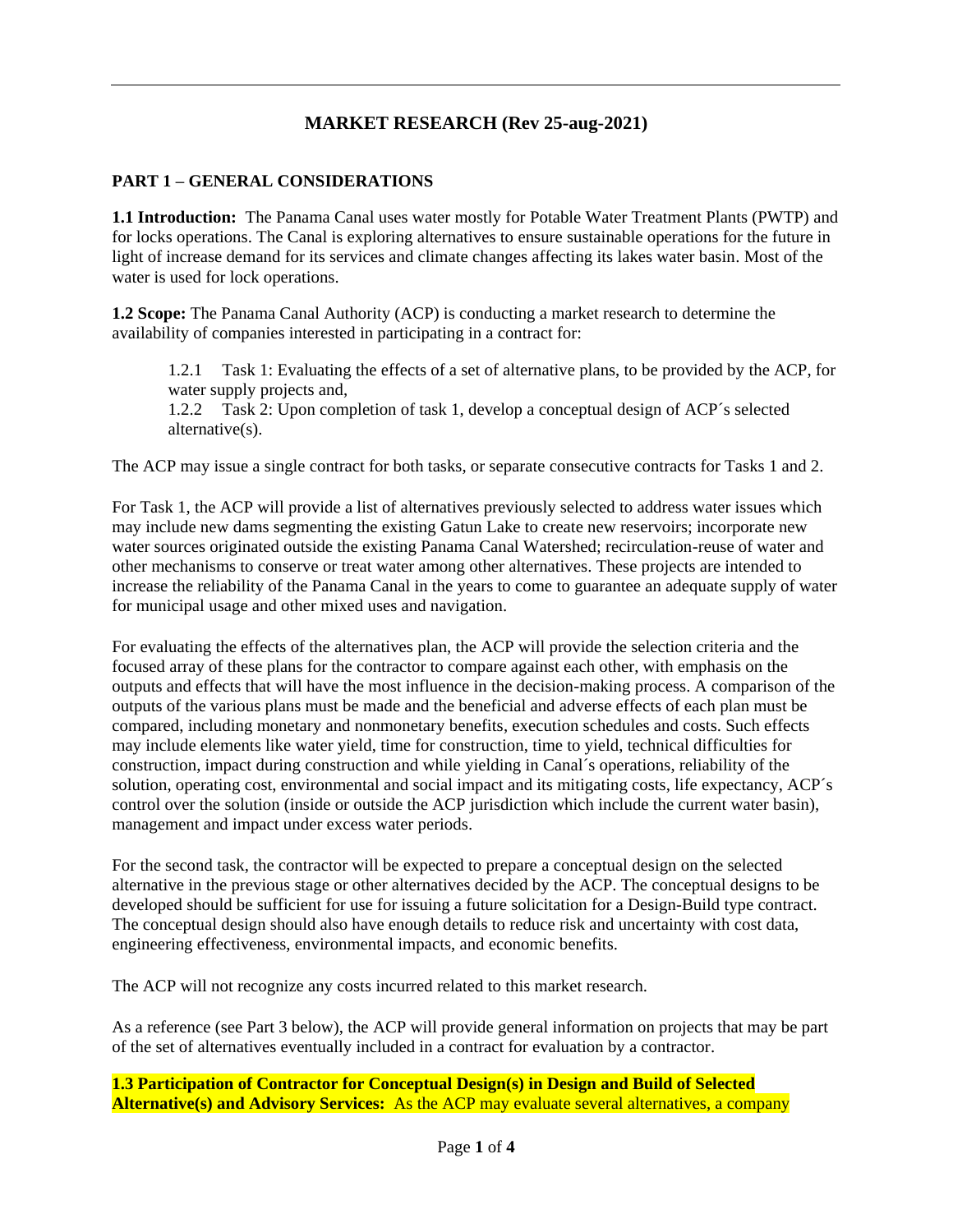selected for developing a conceptual design will be precluded from participating in the tendering process for design and build of its conceptual design; however, said company may participate in other tendering processes for design and build of conceptual designs developed by others.

For the design and build contract(s), the ACP may contract the conceptual designer(s) selected, for advisory services during the final design and construction of their conceptual design(s).

## **PART 2 – DOCUMENTATION TO BE SUBMITTED**

**2.1 Participation in Market Research:** Any company interested in participating at no cost to the ACP in this market research, should notify the ACP in writing.

**2.2 Documentation:** The Company interested in participating in this market research is required to present the following, by August 30, 2021:

2.2.1 Technical capacity documentation: General information regarding the firm´s Engineering capacity and reference of technical services provided in the past for work like the one considered for this market research.

2.2.2 Reference or suggested technical scope of work used for contracting services like the ones considered on this market research.

2.2.3 Typical mechanism, time for execution and pricing for producing the evaluation of effects of a set of alternative plans for water supply projects.

2.2.4 Recommended stages of the conceptual design development

2.2.5 As far as costs, explain how the conceptual design cost will be calculated (as a % of the construction cost, for instance). If the conceptual design cost is based on a % of the construction cost, what would be a typical range for that %?

2.2.6 Recommendations on minimum qualifications of companies that may participate in the contracting phase associated to this Market Survey, possible durations for the two identified tasks described in Part 1, above, as well as scope of work suggestions, work methodologies compliant with prudent industry practices, and budgetary estimates or typical rates associated with the type of work described in Tasks 1 and 2.

**2.3. Questions:** Questions will only be received and answered in writing.

**2.4. ACP Disclaimer:** Please note that this process is strictly confidential, and the information provided in this email and information exchange shall be treated as such. Therefore, participants should keep all the information as strictly confidential. Should the participant consider that some or all the information to be provided is confidential, it should be so indicated.

Additionally, no information contained herein and because of the terms contained in these exchanges shall be considered as an evaluation or acceptance by the ACP of the documentation to be provided by participants of this market survey or create expectations of any future contract award or to limit the ACP in any way to consult with other organizations not being part of the Market Research. Any ACP future procurement process related to this market study will be formally advertised and competed.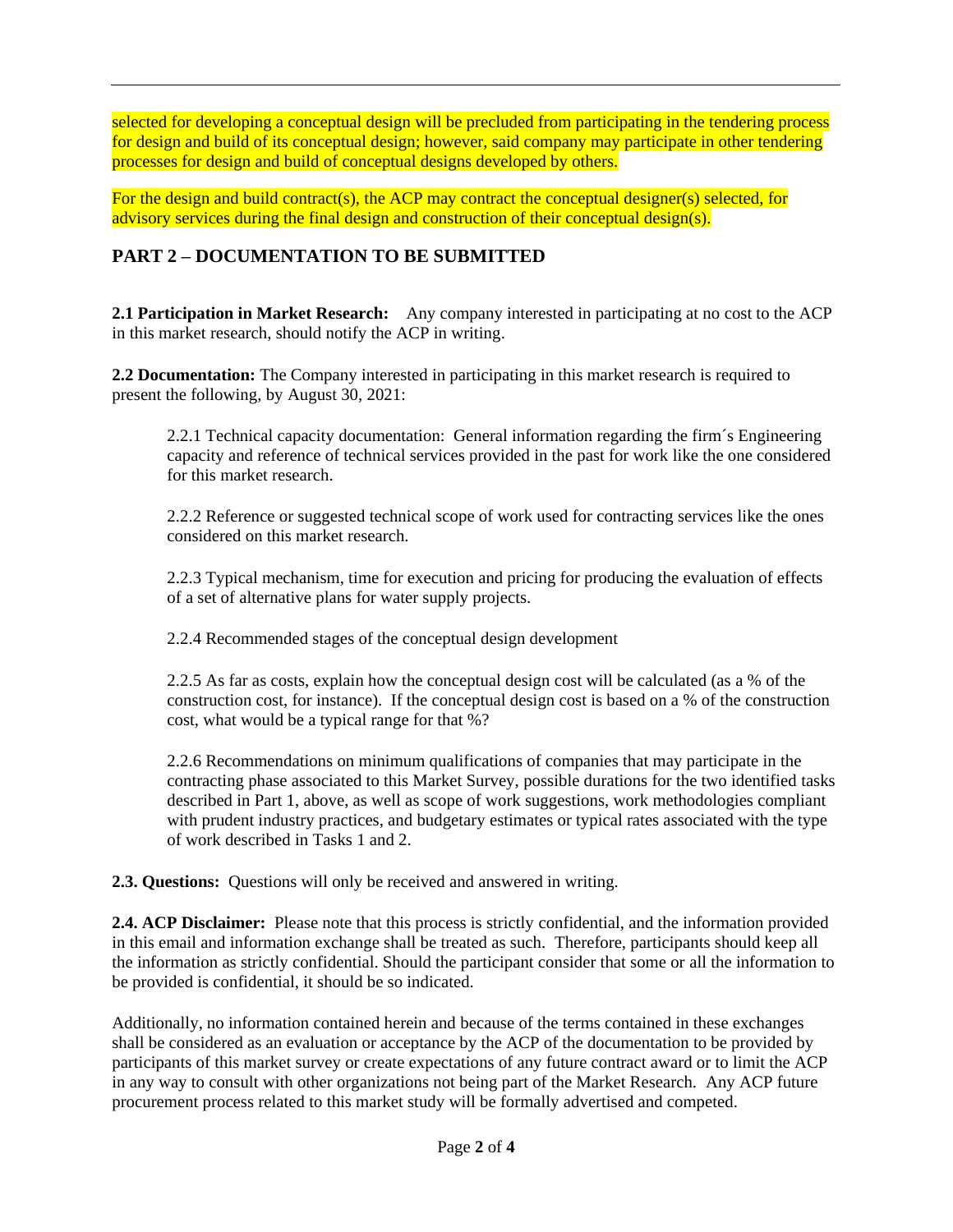## **PART 3 – REFERENCE INFORMATION**

**3.1 Area Considerations**: Figure 1 shows ACP Jurisdiction: An Area of 3,338 Km<sup>2</sup> where Gatun Lake  $(440 \text{ Km}^2)$  and Alhajuela Lake  $(50 \text{ Km}^2)$  are enclosed. These two lakes regulate Chagres River and tributaries and impound water for human consumption and operations.



**Figure 1:** Hydrographic Basin of the Panama Canal (Area =  $3,338 \text{ km}^2$ )

Also, in Figure 1 are depicted some of the sub-basins within the  $3,338$  km<sup>2</sup> total area. As expressed in the scope on page 1, ACP may incorporate new water sources originated outside the existing Panama Canal Watershed which may or not be next to it and may produce inflows to the Watershed by gravity or pumping depending to their proximity to the Watershed and the source elevation.